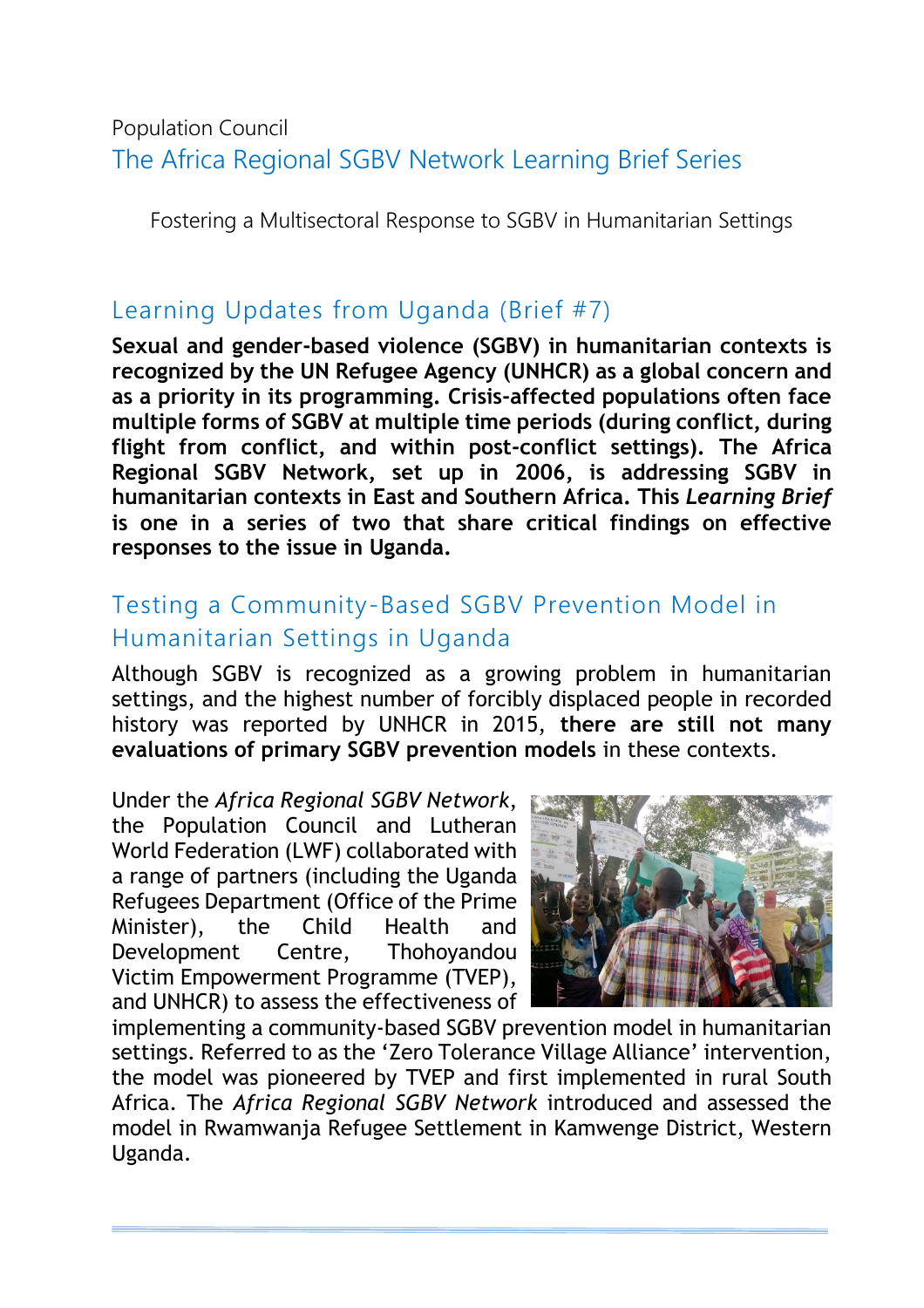The 'Zero Tolerance Village Alliance' intervention involves a range of intensive community mobilization activities to change SGBV norms, including dialogues with, and training of, a critical mass of community members. Communities drive the process by establishing a stakeholders' forum tasked with ensuring that critical community mobilization activities occur, and with signing a Memorandum of Agreement to formalize the process. Communities meeting a series of agreed-upon criteria over time, showing their commitment to eradicating SGBV, are formally inducted into an alliance of like-minded communities. This induction involves public pledge-taking by men against SGBV perpetration.

## What we learned in the beginning

At baseline, we learned a lot that helped guide the adaptation of the intervention for a humanitarian setting. These findings are applicable to many other humanitarian contexts in the region:

1. In Rwamwanja Refugee Settlement, literacy levels are low among the overall population, but women were at least twice as likely as men to have never been to school. Many SGBV interventions involve the use of bill boards, posters, leaflets, and other materials, which cannot be accessed by people with low literacy levels.

**Recommendation:** Ensure that SGBV interventions in humanitarian settings include non-literacy-based messaging in order to reach community members with little formal education.

2. Although they were much more likely to be survivors of SGBV, women were significantly less likely than men to be aware of campaigns to end such violence.

**Recommendation:** Develop and implement targeted approaches for reaching women with SGBV information and campaigns, taking literacy levels and the cultural context into consideration.

3. Rape-related pregnancy emerged as a key concern in this setting.

#### **Recommendations:**

- Develop messages to de-stigmatize early reporting of rape directly to SGBV clinics, or to health facilities in the absence of specialized clinics
- Messages must include information on where the services are available and hours of operation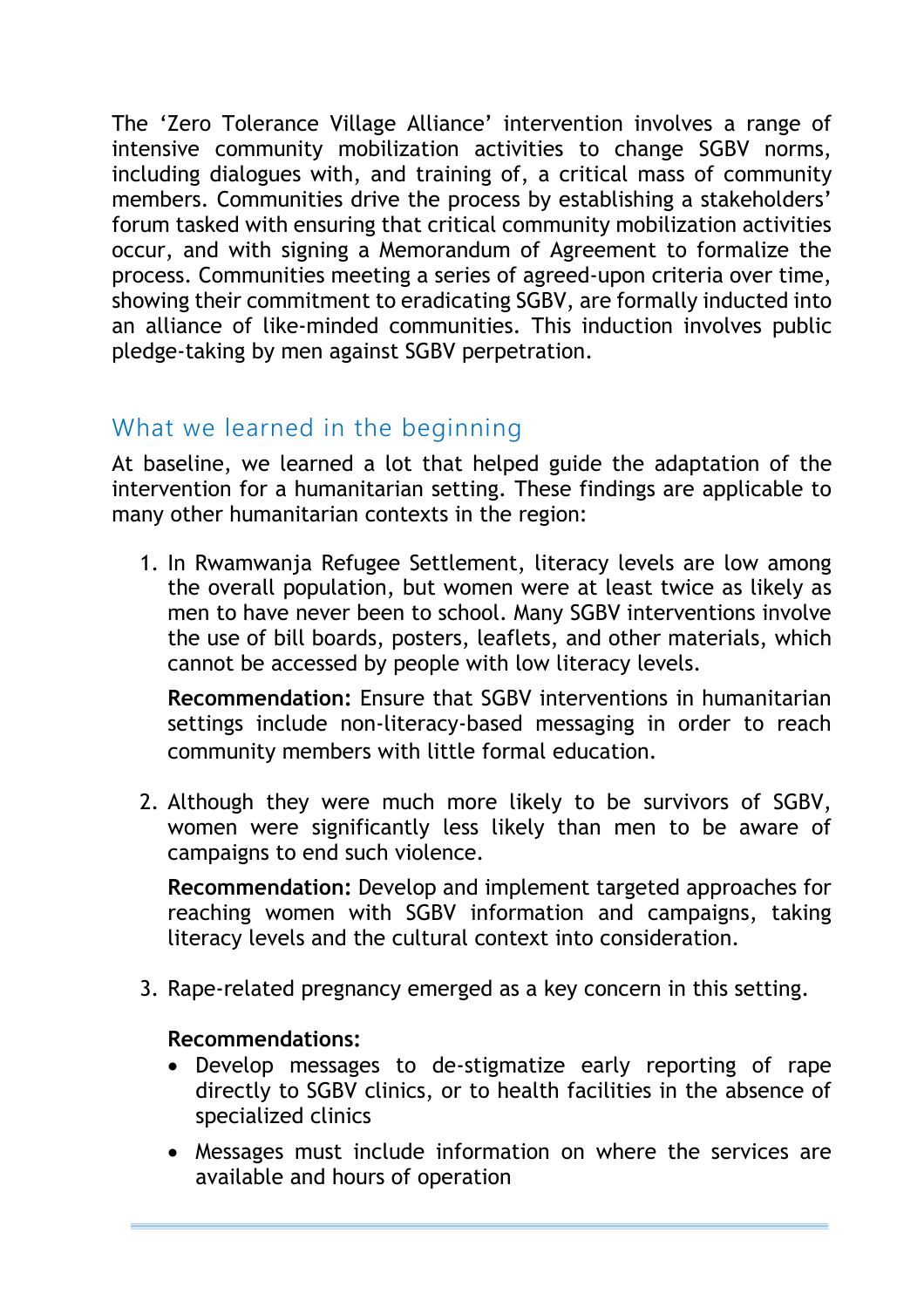- Post-rape care must be strengthened so that pregnancy prevention services are available at health facilities
- Psychological support services must be strengthened to ensure providers are equipped to address both the psychological and reproductive health needs of survivors presenting with raperelated pregnancy
- 4. Findings suggest that non-partner sexual violence was more likely to be experienced at home by women. The Ugandan policy of providing 1.25 acres of land per household is important for refugees. However, it potentially leads to increased vulnerability of women, given that homes are distantly-located from one another.

**Recommendation:** Re-configure residential arrangements for *female-headed households* in Ugandan humanitarian settings to ensure enhanced security. For instance, female household heads could reside together on a common piece of land, and still have land available for farming.

5. Care-seeking for sexual Intimate Partner Violence (IPV) was low.

**Recommendation:** Develop and disseminate appropriate IEC messages to publicize the availability of IPV care. These must incorporate issues such as the importance of IPV care (even when injuries do not seem to be severe) and deal with issues of shame, as these barriers were reasons for low care-seeking behaviour among survivors. Building capacity to respond to IPV as a component of post-rape care would also be important.

## What we learned at the end

The endline evaluation measured the effectiveness of the 'Zero Tolerance Village Alliance' model in a humanitarian setting, and showed that, overall, the model is an effective means of fostering SGBV prevention:

## **Effectiveness of the Zero Tolerance Village Alliance**

The model proved to be particularly effective in:

- moderating negative gender attitudes and beliefs related to SGBV
- positively changing perceptions of community SGBV norms
- reducing the occurrence of:
	- o physical intimate partner violence (IPV) (for men and women)